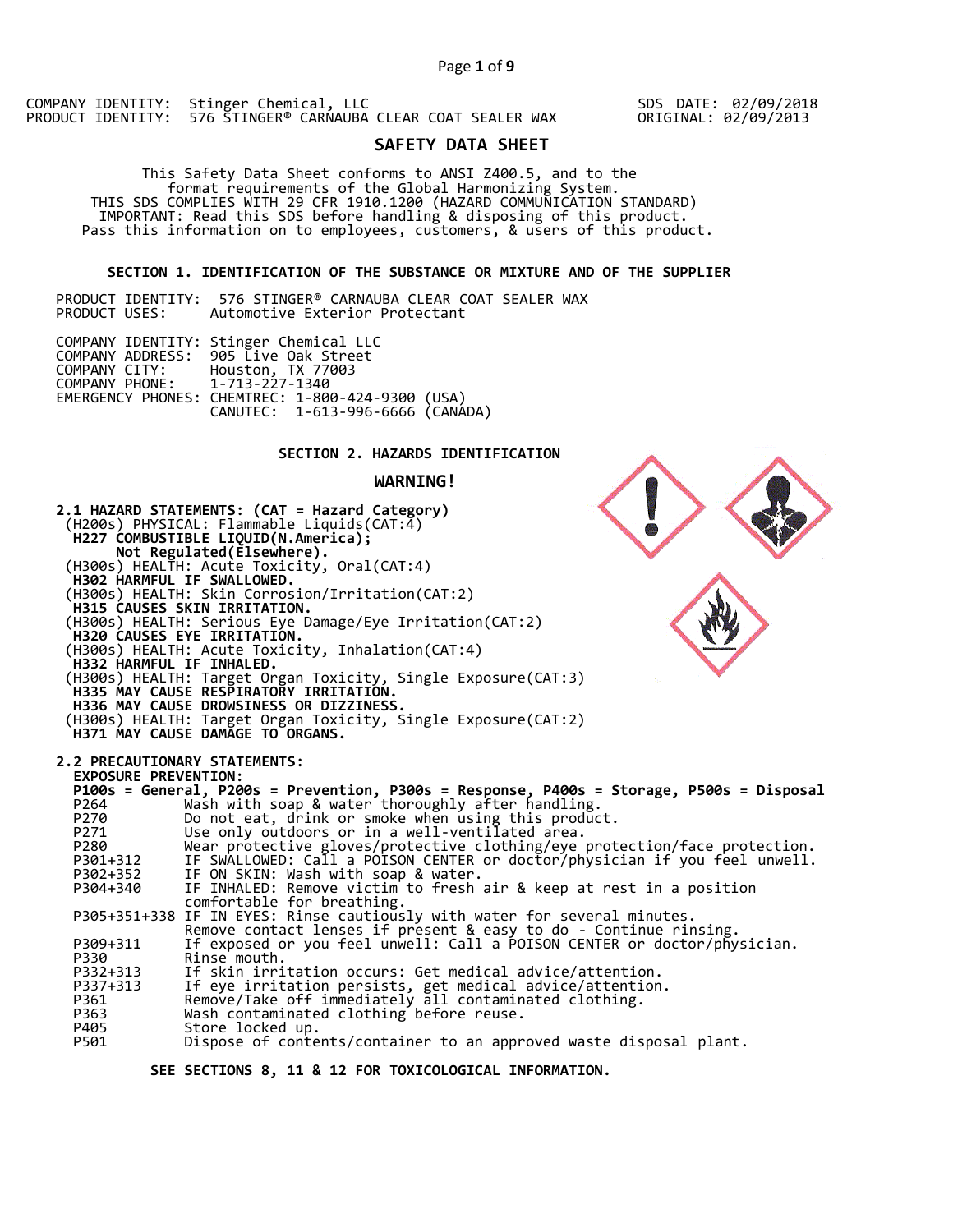## **SECTION 3. COMPOSITION/INFORMATION ON INGREDIENTS**

| <b>MATERIAL</b><br>Water    | CAS#<br>7732-18-5 | <b>EINECS#</b><br>231-791-2 | WT %<br>65-75 |
|-----------------------------|-------------------|-----------------------------|---------------|
| Quaternary Amine            | Confidential      | $\overline{\phantom{0}}$    | 20-30         |
| Sweetened Middle Distillate | 64741-86-2        | -                           | $5 - 15$      |
| 2-Butoxyethanol             | $111 - 76 - 2$    | 203-905-0                   | $0 - 10$      |
| C9-11 Alcohols, Ethoxylated | 68439-46-3        | $\overline{\phantom{0}}$    | A-5           |

The specific chemical component identities and/or the exact component percentages of this material may be withheld as trade secrets. This information is made available to health professionals, employees, and designated representatives in accordance with the applicable provisions of 29 CFR 1910.1200̄ (I)(1).  $\overline{\phantom{a}}$ 

TRACE COMPONENTS: Trace ingredients (if any) are present in < 1% concentration, (< 0.1% for potential carcinogens, reproductive toxins, respiratory tract mutagens, and sensitizers). None of the trace ingredients contribute significant additional hazards at the concentrations that may be present in this product. All pertinent hazard information has been provided in this document, per the requirements of the Federal Occupational Safety and Health Administration Standard (29 CFR 1910.1200), U.S. State equivalents, and Canadian Hazardous Materials Identification System Standard (CPR 4).

#### **SECTION 4. FIRST AID MEASURES**

4.1 MOST IMPORTANT SYMPTOMS/EFFECTS, ACUTE & CHRONIC: See Section 11 for symptoms/effects, acute & chronic.

4.2 GENERAL ADVICE:

 First Aid responders should pay attention to self-protection and use the recommended protective clothing (chemical resistant gloves, splash protection). If potential for exposure exists, refer to Section 8 for specific personal protective equipment.

4.3 EYE CONTACT:

 If this product enters the eyes, check for and remove any contact lenses. Open eyes while under gently running water. Use sufficient force to open eyelids. "Roll" eyes to expose more surface. <u>Minimum</u> flushing is for 15 minutes. Seek immediate medical attention.

4.4 SKIN CONTACT:

 If the product contaminates the skin, immediately begin decontamination with running water. <u>Minimum</u> flushing is for 15 minutes. Remove contaminated clothing, taking care not to contaminate eyes. If skin becomes irritated and irritation persists, medical attention may be necessary. Wash contaminated clothing before reuse, discard contaminated shoes.

4.5 INHALATION:

 After high vapor exposure, remove to fresh air. If breathing is difficult, give oxygen. If breathing has stopped, trained personnel should immediately begin artificial respiration. If the heart has stopped, trained personnel should immediately begin cardiopulmonary resuscitation (CPR). Seek immediate medical attention.

4.6 SWALLOWING:

 If swallowed, CALL PHYSICIAN OR POISON CONTROL CENTER FOR MOST CURRENT INFORMATION. If professional advice is not available, give two glasses of water to drink. DO NOT INDUCE VOMITING. Never induce vomiting or give liquids to someone who is unconscious, having convulsions, or unable to swallow. Seek immediate medical attention.

- 4.7 RESCUERS: Victims of chemical exposure must be taken for medical attention. Rescuers should be taken for medical attention, if necessary. Take a copy of label and SDS to physician or health professional with victim.
- 4.8 NOTES TO PHYSICIAN:

 There is no specific antidote. Treatment of overexposure should be directed at the control of symptoms and the clinical condition of the patient. Any material aspirated during vomiting may cause lung injury. Therefore, emesis should not be induced mechanically or pharmacologically. If it is considered necessary to evacuate the stomach contents, this should be done by means least likely to cause aspiration (such as: Gastric lavage after endotracheal intubation).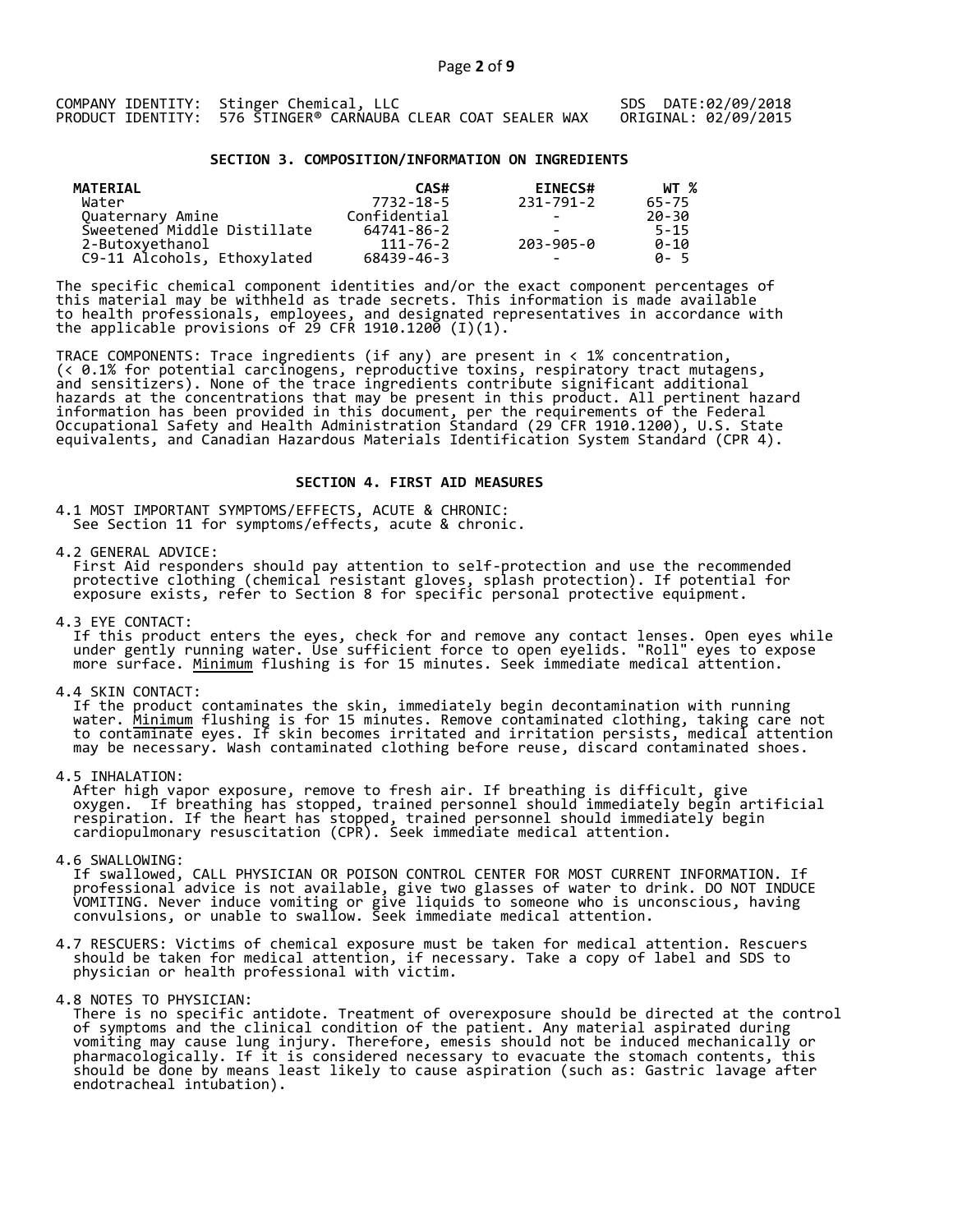SDS DATE:02/09/2018 ORIGINAL: 02/09/2015

## **SECTION 5. FIRE FIGHTING MEASURES**

- 5.1 FIRE & EXPLOSION PREVENTIVE MEASURES: NO open flames. Above flash point, use a closed system, ventilation, explosion-proof electrical equipment, lighting.
- 5.2 SUITABLE (& UNSUITABLE) EXTINGUISHING MEDIA: Use dry powder, AFFF, alcohol-resistant foam, water spray, carbon dioxide.
- 5.3 SPECIAL PROTECTIVE EQUIPMENT & PRECAUTIONS FOR FIRE FIGHTERS: Water spray may be ineffective on fire but can protect fire-fighters & cool closed containers. Use fog nozzles if water is used. Do not enter confined fire-space without full bunker gear. (Helmet with face shield, bunker coats, gloves & rubber boots).
- 5.4 SPECIFIC HAZARDS OF CHEMICAL & HAZARDOUS COMBUSTION PRODUCTS: COMBUSTIBLE! Isolate from oxidizers, heat, & open flame. Closed containers may explode if exposed to extreme heat. Applying to hot surfaces requires special precautions. Empty container very hazardous! Continue all label precautions!

## **SECTION 6. ACCIDENTAL RELEASE MEASURES**

- 6.1 SPILL AND LEAK RESPONSE AND ENVIRONMENTAL PRECAUTIONS: Uncontrolled releases should be responded to by trained personnel using pre-planned procedures. No action shall be taken involving personal risk without suitable training. Keep unnecessary and unprotected personnel from entering spill area. Do not touch or walk through material. Avoid breathing vapor or mist. Provide adequate ventilation. Proper protective equipment should be used. In case of a spill, clear the affected area, protect people, and respond with trained personnel. ELIMINATE all ignition sources (no smoking, flares, sparks, or flames in immediate area).
- 6.2 PERSONAL PRECAUTIONS, PROTECTIVE EQUIPMENT, EMERGENCY PROCEDURES: The proper personal protective equipment for incidental releases (such as: 1 Liter of the product released in a well-ventilated area), use impermeable gloves, they should be Level B: **triple-gloves (rubber gloves and nitrile gloves over latex gloves), chemical resistant suit and boots, hard-hat, and Self-Contained Breathing Apparatus** specific for the material handled, goggles, face shield, and appropriate body protection. In the event of a large release, use impermeable gloves, specific for the material handled, chemically resistant suit and boots, and hard hat, and Self-Contained Breathing Apparatus or respirator.

 Personal protective equipment are required wherever engineering controls are not adequate or conditions for potential exposure exist. Select NIOSH/MSHA approved based on actual or potential airborne concentrations in accordance with latest OSHA and/or ANSI recommendations.

6.3 ENVIRONMENTAL PRECAUTIONS:

 Stop spill at source. Construct temporary dikes of dirt, sand, or any appropriate readily available material to prevent spreading of the material. Close or cap valves and/or block or plug hole in leaking container and transfer to another container. Keep from entering storm sewers and ditches which lead to waterways, and if necessary, call the local fire or police department for immediate emergency assistance.

6.4 METHODS AND MATERIAL FOR CONTAINMENT & CLEAN-UP:

 Absorb spilled liquid with polypads or other suitable absorbent materials. If necessary, neutralize using suitable buffering material, (acid with soda ash or base with phosphoric acid), and test area with litmus paper to confirm neutralization. Clean up with non-combustible absorbent (such as: sand, soil, and so on). Shovel up and place all spill residue in suitable containers. dispose of at an appropriate waste disposal facility according to current applicable laws and regulations and product characteristics at time of disposal (see Section 13 - Disposal Considerations).

#### 6.5 NOTIFICATION PROCEDURES:

 In the event of a spill or accidental release, notify relevant authorities in accordance with all applicable regulations. US regulations require reporting release of this material to the environment which exceed the applicable reportable quantity or oil spills which could reach any waterway including intermittent dry creeks. The National Response Center can be reached at (800)424-8802.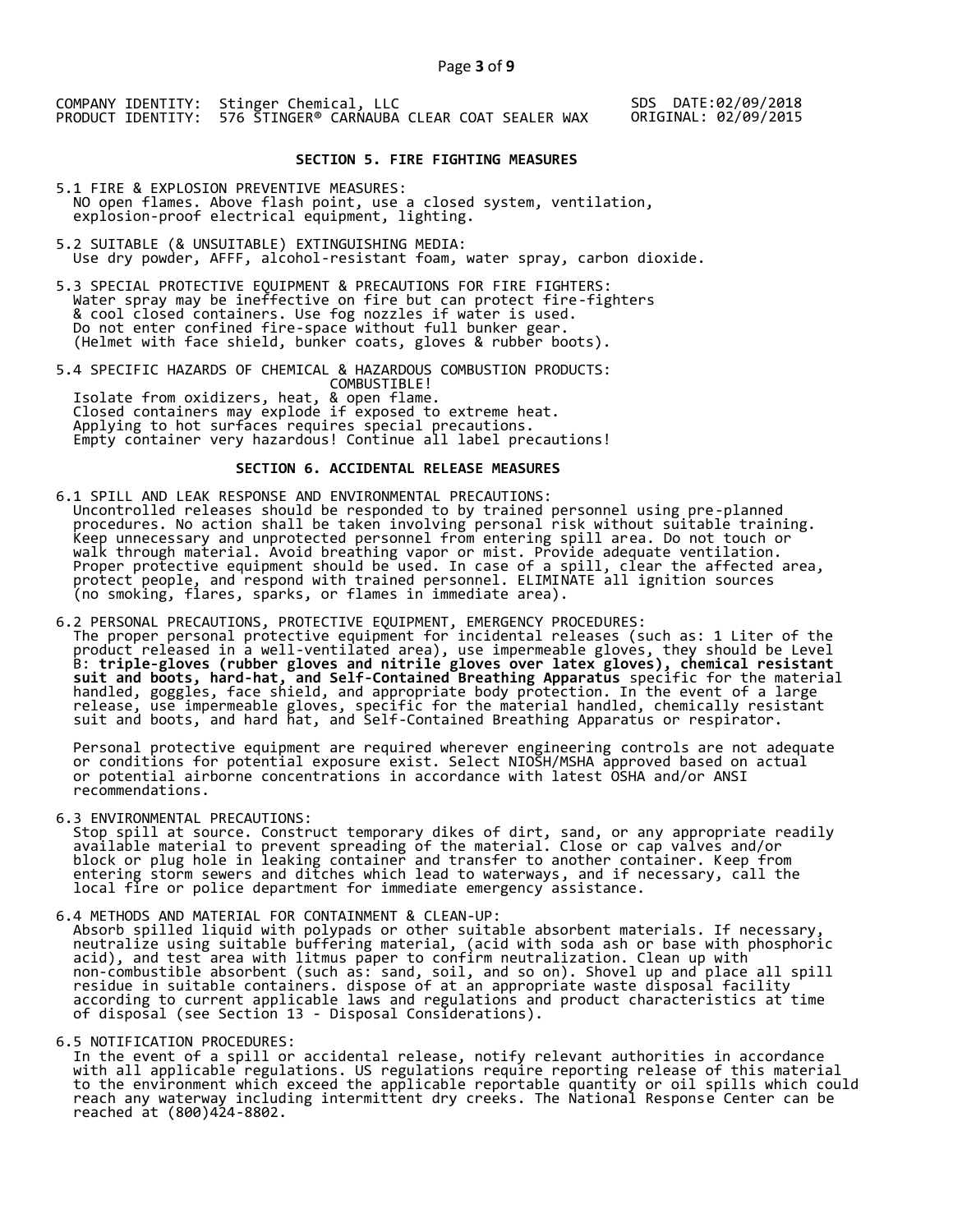SDSDATE: 02/09/2018 ORIGINAL: 02/09/2015

## **SECTION 7. HANDLING AND STORAGE**

7.1 PRECAUTIONS FOR SAFE HANDLING: Isolate from oxidizers, heat, & open flame. Use only with adequate ventilation. Avoid or repeated breathing of vapor or spray mist. Do not get in eyes, on skin or clothing. Consult Safety Equipment Supplier. Wear goggles, face shield, gloves, apron & footwear impervious to material. Wash clothing before reuse. Avoid free fall of liquid. Ground containers when transferring. Do not flame cut, braze, or weld. Empty container very hazardous! Continue all label precautions!

7.2 CONDITIONS FOR SAFE STORAGE, INCLUDING ANY INCOMPATIBILITIES: Isolate from strong oxidants. Do not store above 49 C/120 F. Keep container tightly closed & upright when not in use to prevent leakage.

#### **SECTION 7. HANDLING AND STORAGE (CONTINUED)**

7.3 NONBULK: CONTAINERS:

 Store containers in a cool, dry location, away from direct sunlight, sources of intense heat, or where freezing is possible. Material should be stored in secondary containers or in a diked area, as appropriate. Store containers away from incompatible chemicals (see Section 10, Stability and Reactivity). Post warning and "NO SMOKING" signs in storage and use areas, as appropriate. Empty containers should be handled with care. Never store food, feed, or drinking water in containers which held this product.

7.4 BULK CONTAINERS:

 All tanks and pipelines which contain this material must be labeled. Perform routine maintenance on tanks or pipelines which contain this product. Report all leaks immediately to the proper personnel.

7.5 TANK CAR SHIPMENTS:

 Tank cars carrying this product should be loaded and unloaded in strict accordance with tank-car manufacturer's recommendation and all established on-site safety procedures. Appropriate personal protective equipment must be used (see Section 8, Engineering Controls and Personal Protective Equipment.). All loading and unloading equipment must be inspected, prior to each use. Loading and unloading operations must be attended, at all times. Tank cars must be level, brakes must be set or wheels must be locked or blocked prior to loading or unloading. Tank car (for loading) or storage tanks (for unloading) must be verified to be correct for receiving this product and be properly prepared, prior to starting the transfer operations. Hoses must be verified to be in the correct positions, before starting transfer operations. A sample (if required) must be taken and verified (if required) prior to starting transfer operations. All lines must be blown-down and purged before disconnecting them from the tank car or vessel.

7.6 PROTECTIVE PRACTICES DURING MAINTENANCE OF CONTAMINATED EQUIPMENT: Follow practices indicated in Section 6 (Accidental Release Measures). Make certain application equipment is locked and tagged-out safely. Always use this product in areas where adequate ventilation is provided. Collect all rinsates and dispose of according to applicable Federal, State, Provincial, or local procedures.

7.7 EMPTY CONTAINER WARNING:

 Empty containers may contain residue and can be dangerous. Do not attempt to refill or clean containers without proper instructions. Empty drums should be completely drained and safely stored until appropriately reconditioned or disposed. Empty containers should be taken for recycling, recovery, or disposal through suitably qualified or licensed contractor and in accordance with governmental regulations. **DO NOT PRESSURIZE, CUT, WELD, BRAZE, SOLDER, DRILL, GRIND, OR EXPOSE SUCH CONTAINERS TO HEAT, FLAME, SPARKS, STATIC ELECTRICITY, OR OTHER SOURCES OF IGNITION. THEY MAY BURST AND CAUSE INJURY OR DEATH.**

## **SECTION 8. EXPOSURE CONTROLS/PERSONAL PROTECTION**

#### **8.1 EXPOSURE LIMITS: MATERIAL CAS# EINECS# TWA (OSHA) TLV (ACGIH)**  7732-18-5 231-791-2 None Known None Known<br>Confidential - None Known None Known Quaternary Amine Confidential - None Known None Known Sweetened Middle Distillate 64741-86-2 - 200 mg/m3 200 mg/m3 Sweetened Middle Distillate 64741-86-2 200 mg/m3 200 mg/m3<br>2-Butoxyethanol 111-76-2 203-905-0 50 ppm S 20 ppm S<br>C9-11 Alcohols, Eth C9-11 Alcohols, Ethoxylated

This product contains no EPA Hazardous Air Pollutants (HAP) in amounts  $> 0.1\%$ . EPA Hazardous Air Pollutants may be present in trace amounts (less than 0.1%): Cumene, Polycyclic Aromatics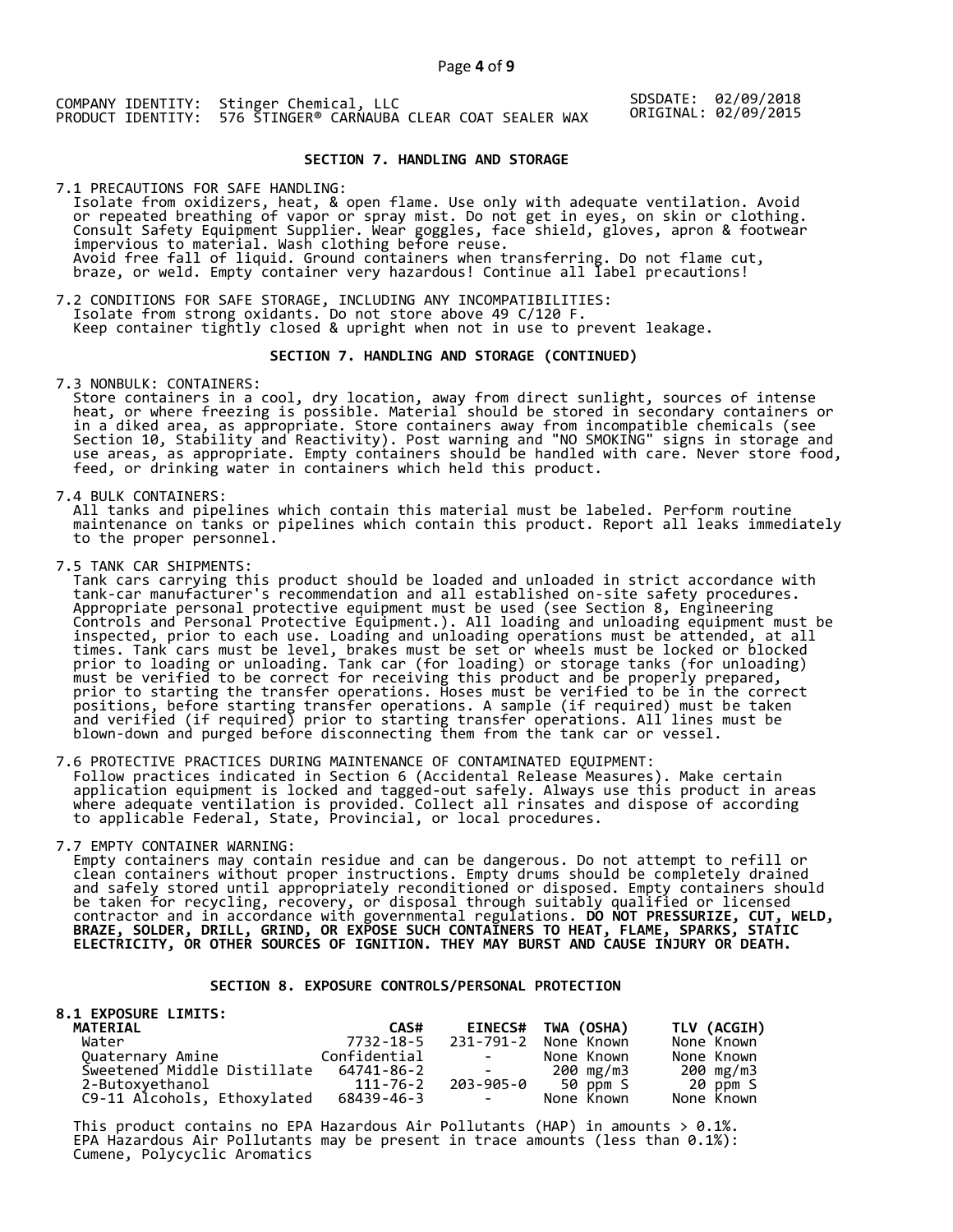## Page **5** of **9**

COMPANY IDENTITY: Stinger Chemical, LLC PRODUCT IDENTITY: 576 STINGER® CARNAUBA CLEAR COAT SEALER WAX SDSDATE: 02/09/2018 ORIGINAL: 02/09/2015

# **SECTION 8. EXPOSURE CONTROLS/PERSONAL PROTECTION (CONTINUED)**

#### **8.2 APPROPRIATE ENGINEERING CONTROLS:**

#### RESPIRATORY EXPOSURE CONTROLS

 Airborne concentrations should be kept to lowest levels possible. If vapor, dust or mist is generated and the occupational exposure limit of the product, or any component of the product, is exceeded, use appropriate NIOSH or MSHA approved air purifying or air-supplied respirator authorized in 29 CFR 1910.134, European Standard EN 149, or applicable State regulations, after determining the airborne concentration of the contaminant. Air supplied respirators should always be worn when airborne concentration of the contaminant or oxygen content is unknown. Maintain airborne contaminant concentrations below exposure limits. If adequate ventilation is not available or there is potential for airborne exposure above the exposure limits, a respirator may be worn up to the respirator exposure limitations, check with respirator equipment manufacturer's recommendations/limitations. For particulates, a particulate respirator (NIOSH Type N95 or better filters) may be worn. If oil particles (such as: lubricants, cutting fluids, glycerine, and so on) are present, use a NIOSH Type R or P filter. For a higher level of protection, use positive pressure supplied air respiration protection or Self-Contained Breathing Apparatus or if oxygen levels are below 19.5% or are unknown.

 EMERGENCY OR PLANNED ENTRY INTO UNKNOWN CONCENTRATIONS OR IDLH CONDITIONS Positive pressure, full-face piece Self-Contained Breathing Apparatus; or positive pressure, full-face piece Self-Contained Breathing Apparatus with an auxilliary positive pressure Self-Contained Breathing Apparatus.

VENTILATION<br>LOCAL EXHAUST: LOCAL EXHAUST: Necessary MECHANICAL (GENERAL): Necessary SPECIAL: None OTHER: None Please refer to ACGIH document, "Industrial Ventilation, A Manual of Recommended Practices", most recent edition, for details.

#### **8.3 INDIVIDUAL PROTECTION MEASURES, SUCH AS PERSONAL PROTECTIVE EQUIPMENT:**

EYE PROTECTION:

 Safety eyewear complying with an approved standard should be used when a risk assessment indicates this is necessary to avoid exposure to liquid splashes, mists or dusts. If contact is possible, chemical splash goggles should be worn, when a higher degree of protection is necessary, use splash goggles or safety glasses. Face-shields are recommended when the operation can generate splashes, sprays or mists.

## HAND PROTECTION:

 Use gloves chemically resistant to this material. Glove must be inspected prior to use. Preferred examples: Butyl rubber, Chlorinated Polyethylene, Polyethylene, Ethyl vinyl alcohol laminate ("EVAL"), Polyvinyl alcohol ("PVA"). Examples of acceptable glove barrier materials include: Natural rubber ("latex"), Neoprene, Nitrile/butadiene rubber ("nitrile") or ("NBR"), Polyvinyl chloride ("PVC") or "vinyl"), Viton. Chemical-resistant, impervious gloves complying with an approved standard should be worn at all times when handling chemical products if a risk assessment indicates this is necessary. Considering the parameters specified by the glove manufacturer, check during use that the gloves are still retaining their protective properties. It should be noted that the time to breakthrough for any glove material may be different for different glove manufacturers. In the case of mixtures, consisting of several substances, the protection time of the gloves cannot be accurately estimated. Use proper glove removal technique (without touching glove's outer surface) to avoid skin contact with this product. Dispose of contaminated gloves after use in accordance with applicable laws and good practices. Wash and dry hands.

#### BODY PROTECTION:

 Use body protection appropriate for task. Cover-all, rubber aprons, or chemical protective clothing made from impervious materials are generally acceptable, depending on the task.

#### WORK & HYGIENIC PRACTICES:

 Wash hands, forearms and face thoroughly after handling chemical products, before eating, smoking and using toilet facilities and at the end of the working period. Provide readily accessible eye wash stations & safety showers. Remove clothing that becomes contaminated. Destroy contaminated leather articles. Launder or discard contaminated clothing.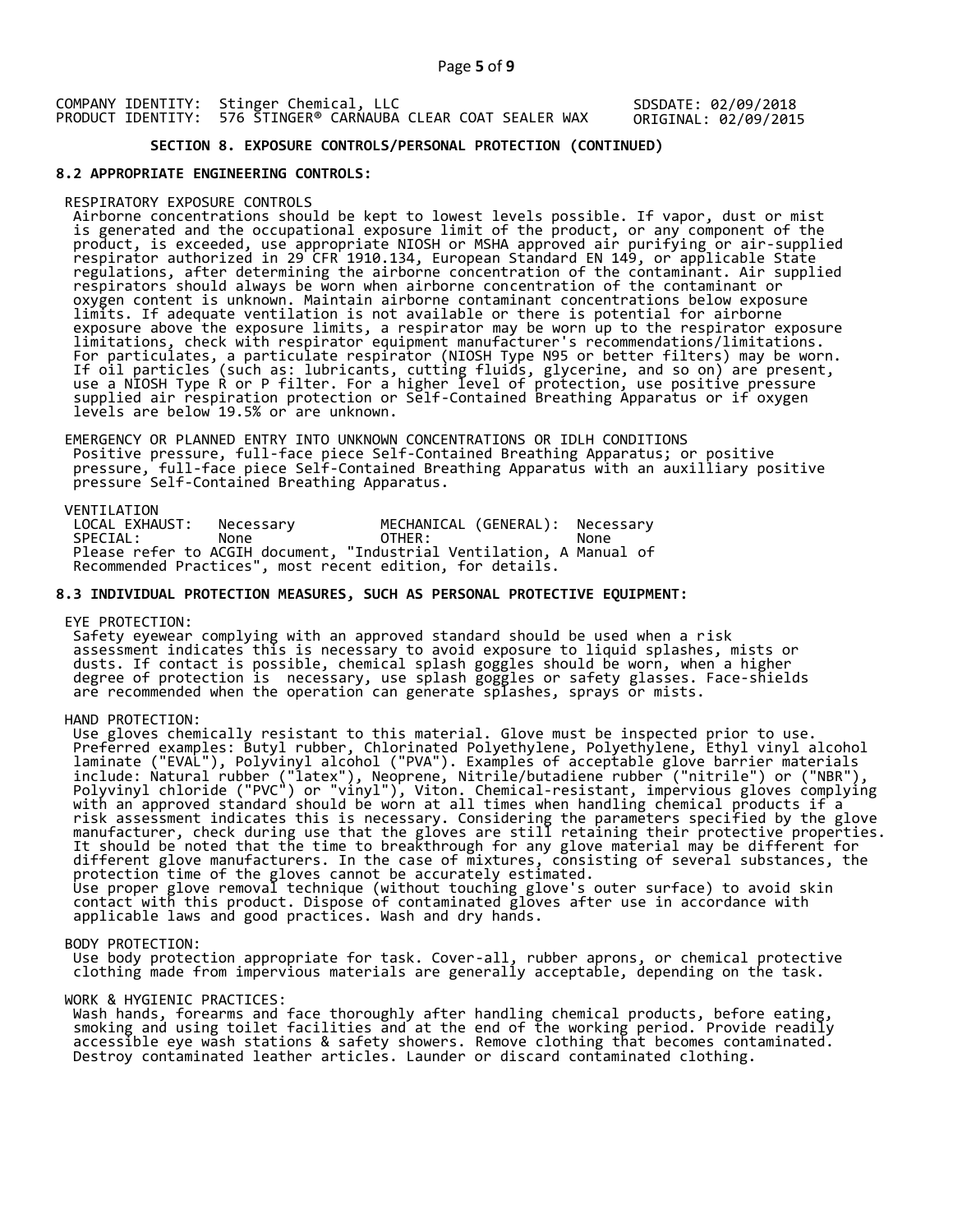|  | COMPANY IDENTITY: Stinger Chemical, LLC<br>PRODUCT IDENTITY: 576 STINGER® CARNAUBA CLEAR COAT SEALER WAX |  |  |  | SDS DATE:02/09/2018<br>ORIGINAL: 02/09/2015 |  |
|--|----------------------------------------------------------------------------------------------------------|--|--|--|---------------------------------------------|--|
|  |                                                                                                          |  |  |  |                                             |  |

## **SECTION 9. PHYSICAL & CHEMICAL PROPERTIES**

| APPEARANCE:                                                                          | Liquid, Blue                                                                                                |
|--------------------------------------------------------------------------------------|-------------------------------------------------------------------------------------------------------------|
| ODOR:                                                                                | Mild                                                                                                        |
| ODOR THRESHOLD:                                                                      | Not Available                                                                                               |
| pH (Neutrality):                                                                     | Not Available                                                                                               |
| MELTING POINT/FREEZING POINT:                                                        |                                                                                                             |
| BOILING RANGE (IBP, 50%, Dry Point):                                                 |                                                                                                             |
| FLASH POINT (TÈST METHOD):                                                           | Not Available<br>111  136  332* C / 232  278  630* F (*=End Point)<br>62 C / 145 F (TCC) (Lowest Component) |
| EVAPORATION RATE (n-Butyl Acetate=1):                                                | Not Applicable                                                                                              |
| FLAMMABILITY CLASSIFICATION:                                                         | Class III-A                                                                                                 |
|                                                                                      | 0.95 (Lowest Component)                                                                                     |
| LOWER FLAMMABLE LIMIT IN AIR (% by vol):<br>UPPER FLAMMABLE LIMIT IN AIR (% by vol): | Not Available                                                                                               |
| VAPOR PRESSURE (mm of Hg)@20 C                                                       | 17.2                                                                                                        |
| VAPOR DENSITY (air=1):                                                               | 0.783                                                                                                       |
| GRAVITY @ 68/68 F / 20/20 C:                                                         |                                                                                                             |
| DENSITY:                                                                             | 0.996                                                                                                       |
| SPECIFIC GRAVITY (Water=1):                                                          | 0.998                                                                                                       |
| POUNDS/GALLON:                                                                       | 8.311                                                                                                       |
| WATER SOLUBILITY:                                                                    | Complete                                                                                                    |
| PARTITION COEFFICIENT (n-Octane/Water):                                              | Not Available                                                                                               |
| AUTO IGNITION TEMPERATURE:                                                           | 254 C / 490 F                                                                                               |
| DECOMPOSITION TEMPERATURE:                                                           | Not Available                                                                                               |
| TOTAL VOC'S (TVOC)*:                                                                 | 6.0 Vol% / 54.1 g/L / .4 Lbs/Gal<br>17.0 Vol% / 54.1 g/l / 4 lbs/Gal                                        |
| NONEXEMPT VOC'S (CVOC)*:                                                             | 17.0 Vol% / 54.1 g/L / .4 Lbs/Gal                                                                           |
| HAZARDOUS AIR POLLUTANTS (HAPS):                                                     | 0.0 Wt% /0.0 g/L / 0.000 Lbs/Gal                                                                            |
| NONEXEMPT VOC PARTIAL PRESSURE (mm of Hg @ 20 C)                                     | 0.0                                                                                                         |
| VISCOSITY @ 20 C (ASTM D445):                                                        | Not Available                                                                                               |
| * Using CARB (California Air Resources Board Rules).                                 |                                                                                                             |
|                                                                                      |                                                                                                             |

#### **SECTION 10. STABILITY & REACTIVITY**

10.1 REACTIVITY & CHEMICAL STABILITY: Stable under normal conditions, no hazardous reactions when kept from incompatibles.

10.2 POSSIBILITY OF HAZARDOUS REACTIONS & CONDITIONS TO AVOID: Isolate from oxidizers, heat, & open flame.

10.3 INCOMPATIBLE MATERIALS: Reacts with strong oxidants, causing fire & explosion hazard.

10.4 HAZARDOUS DECOMPOSITION PRODUCTS: Carbon Monoxide, Carbon Dioxide from burning.

10.5 HAZARDOUS POLYMERIZATION: Will not occur.

## **SECTION 11. TOXICOLOGICAL INFORMATION**

## **11.1 ACUTE HAZARDS**

 11.11 EYE & SKIN CONTACT: Primary irritation to skin, defatting, dermatitis. Absorption thru skin increases exposure. Primary irritation to eyes, redness, tearing, blurred vision. Liquid can cause eye irritation. Wash thoroughly after handling.

 11.12 INHALATION: Anesthetic. Irritates respiratory tract. Acute overexposure can cause serious nervous system depression. Vapor harmful. Breathing vapor can cause irritation. Acute overexposure can cause harm to affected organs by routes of entry.

 11.13 SWALLOWING: Harmful or fatal if swallowed. Swallowing can cause abdominal irritation, nausea, vomiting & diarrhea. The symptoms of chemical pneumonitis may not show up for a few days.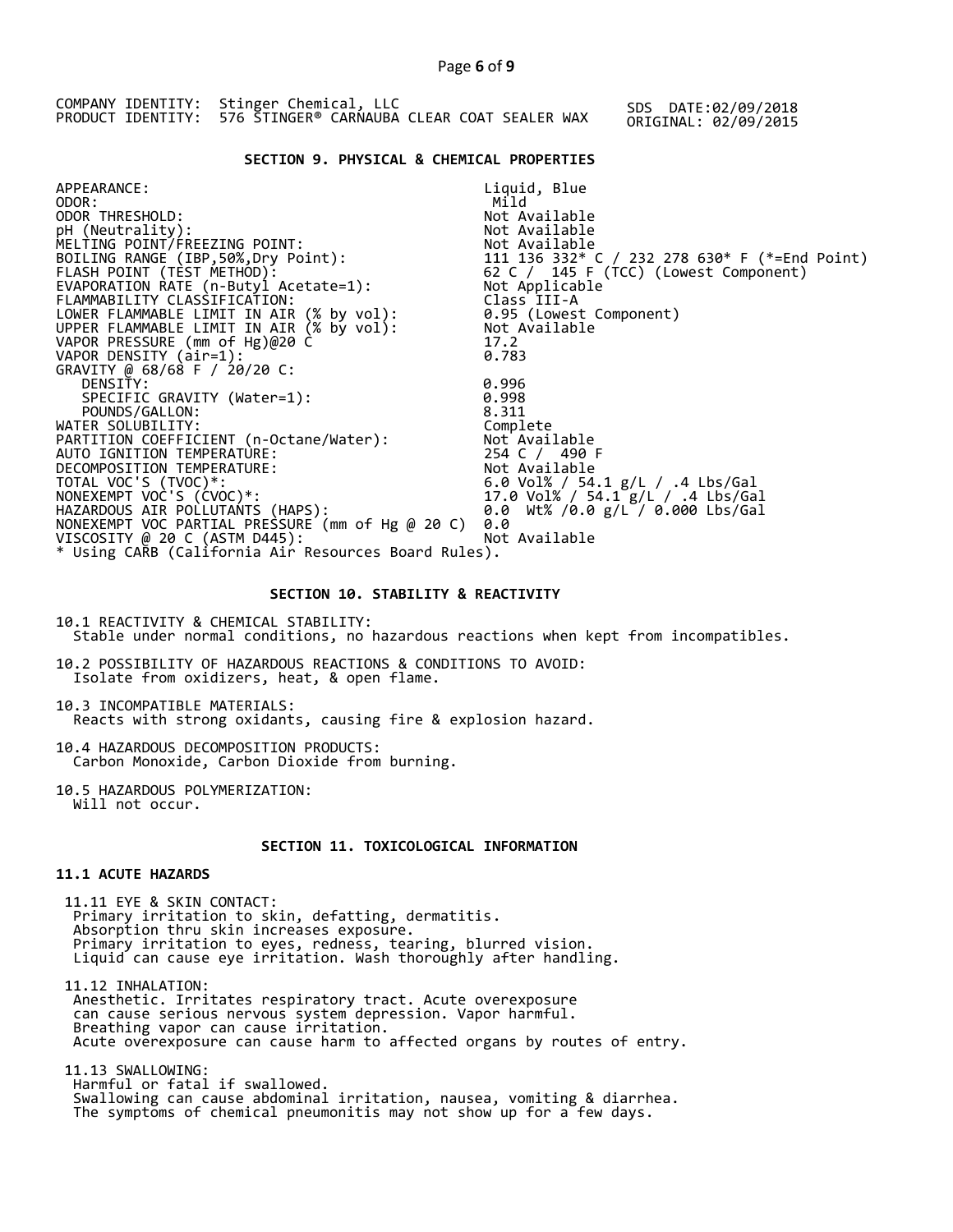SDSDATE: 02/09/2018 ORIGINAL: 02/09/2015

## **SECTION 11. TOXICOLOGICAL INFORMATION (CONTINUED)**

#### **11.2 SUBCHRONIC HAZARDS/CONDITIONS AGGRAVATED**

 MEDICAL CONDITIONS AGGRAVATED BY EXPOSURE: Pre-existing disorders of any target organs mentioned in this Document can be aggravated by over-exposure by routes of entry to components of this product. Persons with these disorders should avoid use of this product.

#### **11.3 CHRONIC HAZARDS**

 11.31 CANCER, REPRODUCTIVE & OTHER CHRONIC HAZARDS: This product has no carcinogens listed by IARC, NTP, NIOSH, OSHA or ACGIH, as of this date, greater or equal to 0.1%. This product contains less than 1 ppm of Benzene. Not considered hazardous in such low concentrations. Absorption thru skin may be harmful.

11.32 TARGET ORGANS: May cause damage to target organs, based on animal data.

11.33 IRRITANCY: Irritating to contaminated tissue.

11.34 SENSITIZATION: No component is known as a sensitizer.

11.35 MUTAGENICITY: No known reports of mutagenic effects in humans.

11.36 EMBRYOTOXICITY: No known reports of embryotoxic effects in humans.

11.37 TERATOGENICITY: No known reports of teratogenic effects in humans.

11.38 REPRODUCTIVE TOXICITY: No known reports of reproductive effects in humans.

 A MUTAGEN is a chemical which causes permanent changes to genetic material (DNA) such that the changes will propagate across generational lines. An EMBRYOTOXIN is a chemical which causes damage to a developing embryo (such as: within the first 8 weeks of pregnancy in humans), but the damage does not propagate across generational lines. A TERATOGEN is a chemical which causes damage to a developing fetus, but the damage does not propagate across generational lines. A REPRODUCTIVE TOXIN is any substance which interferes in any way with the reproductive process.

## **11.4 MAMMALIAN TOXICITY INFORMATION**

| <b>MATERIAL</b>             | CAS#     | <b>EINECS#</b> | LOWEST KNOWN LETHAL DOSE DATA<br>LOWEST KNOWN LD50 (ORAL) |
|-----------------------------|----------|----------------|-----------------------------------------------------------|
| Ethylene Glycol Butyl Ether | 111-76-2 | $\sim$ $-$     | 320.0 mg/kg(Rabbits)<br>LOWEST KNOWN LC50 (VAPORS)        |
| Ethylene Glycol Butyl Ether | 111-76-2 | $\sim$         | 700 ppm (Mice)                                            |

#### **SECTION 12. ECOLOGICAL INFORMATION**

## **12.1 ALL WORK PRACTICES MUST BE AIMED AT ELIMINATING ENVIRONMENTAL CONTAMINATION.**

12.2 EFFECT OF MATERIAL ON PLANTS AND ANIMALS: This product may be harmful or fatal to plant and animal life if released into the environment. Refer to Section 11 (Toxicological Information) for further data on the effects of this product's components on test animals.

12.3 EFFECT OF MATERIAL ON AQUATIC LIFE: The most sensitive known aquatic group to any component of this product is: Tidewater Silversides 1250 ppm or mg/L (96 hour exposure). Keep out of sewers and natural water supplies. Environmental effects of the substance have not been investigated adequately.

12.4 MOBILITY IN SOIL Mobility of this material has not been determined.

12.5 DEGRADABILITY This product is completely biodegradable.

12.6 ACCUMULATION Bioaccumulation of this product has not been determined.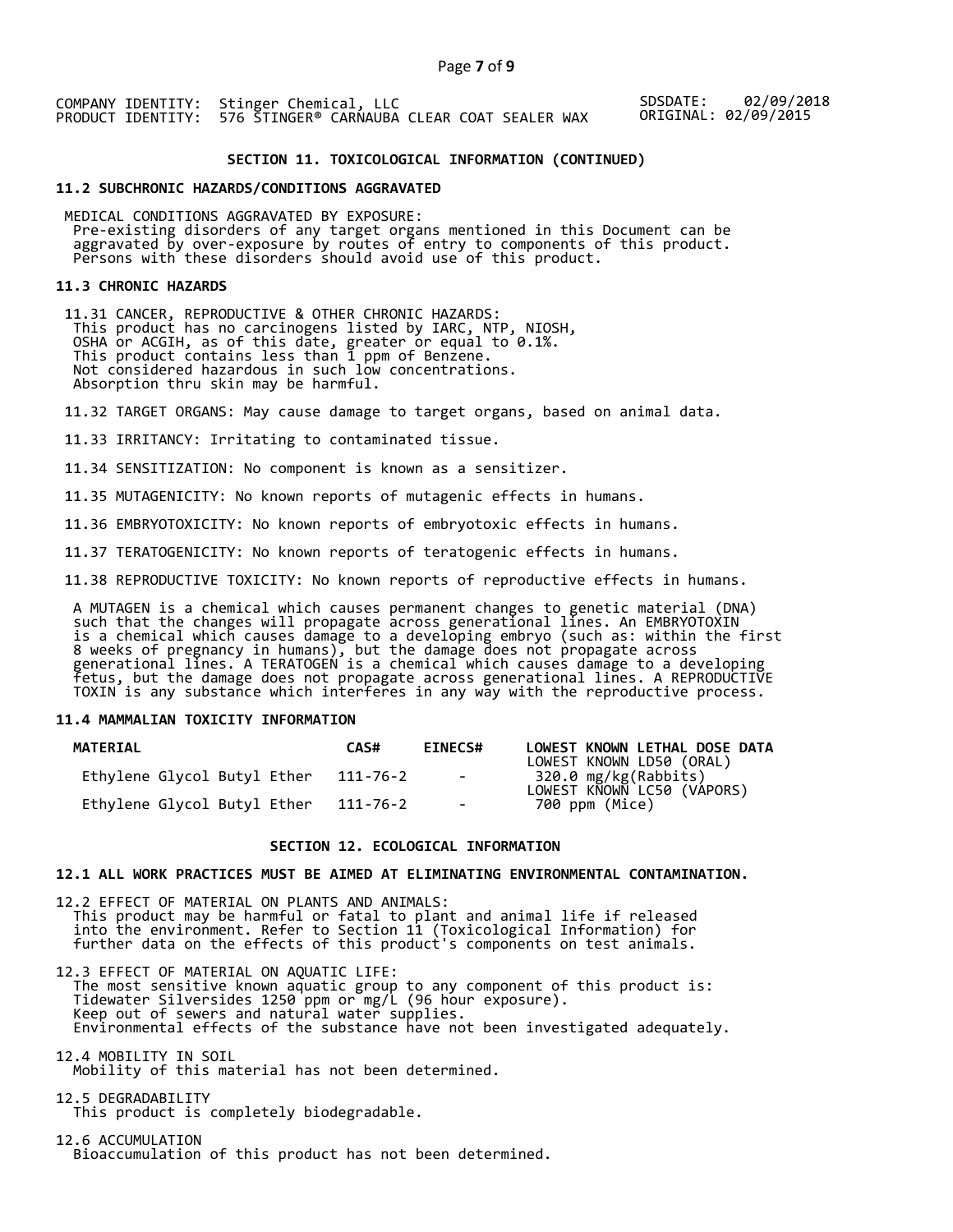Page **8** of **9**

COMPANY IDENTITY: Stinger Chemical, LLC PRODUCT IDENTITY: 576 STINGER® CARNAUBA CLEAR COAT SEALER WAX

SDSDATE:02/09/2018 ORIGINAL:02/09/2015

## **SECTION 13. DISPOSAL CONSIDERATIONS**

The generation of waste should be avoided or minimized wherever possible. Dispose of surplus and non-recyclable products via a licensed waste disposal contractor. Waste should not be disposed of untreated to the sewer unless fully compliant with the requirements of all authorities with jurisdiction. Waste packaging should be recycled. Incineration or landfill should only be considered when recycling is not feasible. This material and its container must be disposed of in a safe way. Care should be taken when handling emptied containers that have not been cleaned or rinsed out. Empty containers and liners may retain some product residues. Vapor from some product residues may create a highly flammable or explosive atmosphere inside the container. **DO NOT PRESSURIZE, CUT, WELD, BRAZE, SOLDER, DRILL, GRIND, OR EXPOSE USED CONTAINERS TO HEAT, FLAME, SPARKS, STATIC ELECTRICITY, OR OTHER SOURCES OF IGNITION. THEY MAY BURST AND CAUSE INJURY OR DEATH.** Avoid dispersal of spilled material and runoff and contact with soil, waterways, drains and sewers. Processing, use or contamination may change the waste disposal requirements. Do not dispose of on land, in surface waters, or in storm drains. Waste should be recycled or disposed of in accordance with regulations. Large amounts should be collected for reuse or consigned to licensed hazardous waste haulers for disposal. **ALL DISPOSAL MUST BE IN ACCORDANCE WITH ALL FEDERAL, STATE, PROVINCIAL, AND LOCAL REGULATIONS. IF IN DOUBT, CONTACT PROPER AGENCIES.** 

#### **SECTION 14. TRANSPORT INFORMATION**

MARINE POLLUTANT: No DOT/TDG SHIP NAME: NON-BULK: NOT REGULATED

BULK: NA1993, Combustible liquid, N.O.S., (contains: Butoxyethanol), PG-III Combustible liquid. Not DOT regulated on trucks in containers of < 119 gallons.

DRUM LABEL: None (Combustible Liquid) IATA / ICAO: Not Regulated IMO / IMDG: Not Regulated EMERGENCY RESPONSE GUIDEBOOK NUMBER: 128

## **SECTION 15. REGULATORY INFORMATION**

## **15.1 EPA REGULATION:**

 **SARA SECTION 311/312 HAZARDS: Acute Health, Chronic Health, Fire** 

All components of this product are on the TSCA list. SARA Title III Section 313 Supplier Notification

 This product contains the indicated <\*> toxic chemicals subject to the reporting requirements of Section 313 of the Emergency Planning & Community Right-To-Know Act of 1986 & of 40 CFR 372. This information must be included in all MSDSs that are copied and distributed for this material.

**SARA TITLE III INGREDIENTS CAS# EINECS# WT% (REG.SECTION) RQ(LBS)** \*2-Butoxyethanol 111-76-2 203-905-0 0-10 (313) None

#### **15.2 STATE REGULATIONS:**

US. California Proposition 65 This product may contain chemical(s) known to the state of California to cause cancer and/or birth defects.

#### **15.3 INTERNATIONAL REGULATIONS**

 The identified components of this product are listed on the chemical inventories of the following countries:

 Australia (AICS), Canada (DSL or NDSL), China (IECSC), Europe (EINECS, ELINCS), Japan (METI/CSCL, MHLW/ISHL), South Korea (KECI), New Zealand (NZIoC), Philippines (PICCS), Switzerland (SWISS), Taiwan (NECSI), USA (TSCA).

#### **15.4 CANADA: WORKPLACE HAZARDOUS MATERIALS INFORMATION SYSTEM (WHMIS)**

B3: Combustible Liquid.

D2B: Irritating to skin / eyes.

 This product was classified using the hazard criteria of the Controlled Products Regulations (CPR). This Document contains all information required by the CPR.